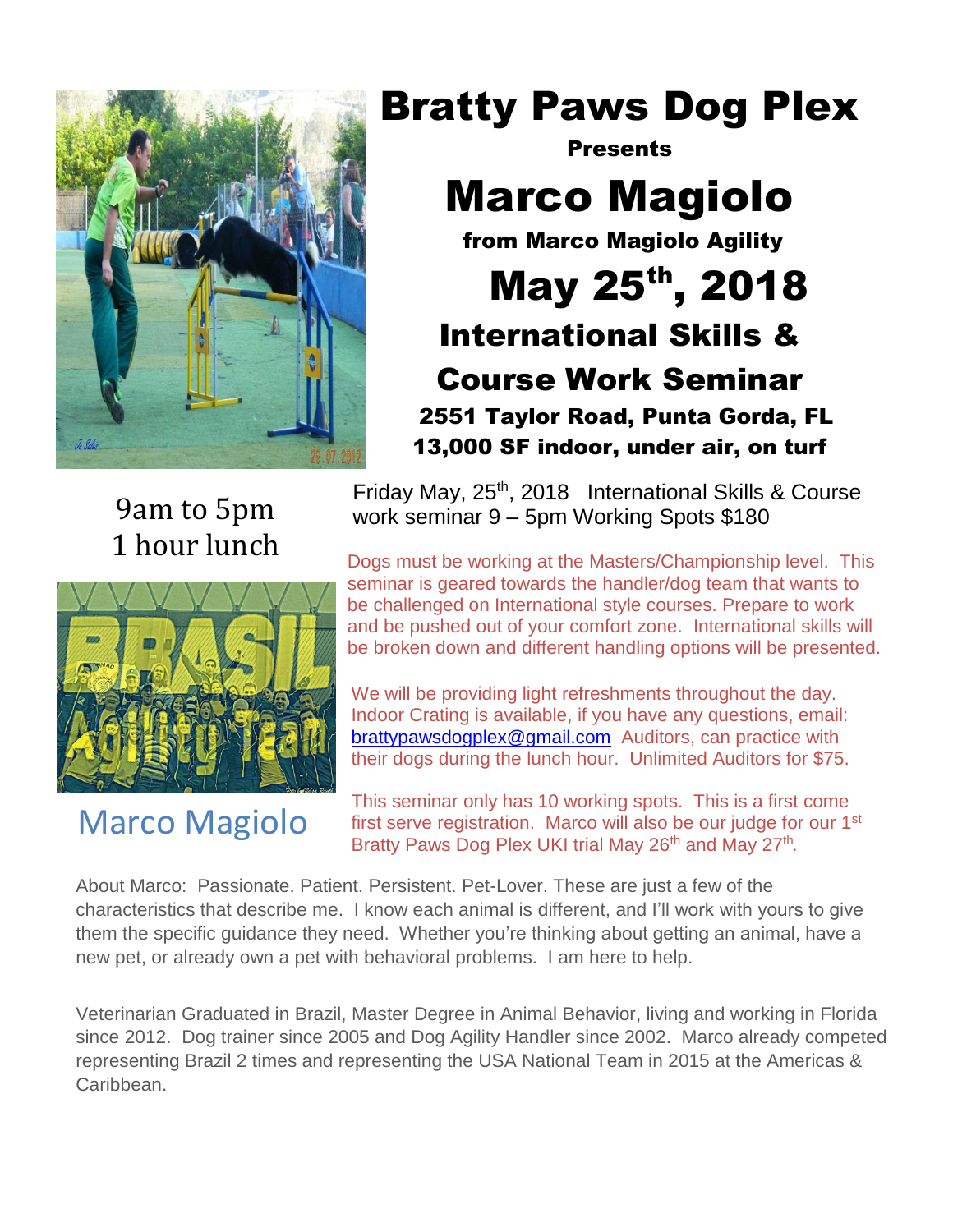### Seminar Registration Form & Liability Waiver for Bratty Paws Dog Plex, LLC

2551 Taylor Road, Punta Gorda, FL 33950

Make checks payable to Bratty Paws Dog Plex, LLC and send to the address above.

Circle which seminar you are interested in.

| Friday, May 25, 2018 - International Skills & Course Work with Marco |              |  |
|----------------------------------------------------------------------|--------------|--|
| Working Spot \$180                                                   | Auditor \$75 |  |
|                                                                      |              |  |
|                                                                      |              |  |
|                                                                      |              |  |
|                                                                      |              |  |

Please fill out completely, only payment in full will hold your spot. Limited working spots are available. If you have to cancel, you will only receive a refund if your spot is filled with someone on the wait list.

| $\frac{1}{\text{Phone}}$ |  |
|--------------------------|--|
| Dog's Name               |  |
|                          |  |